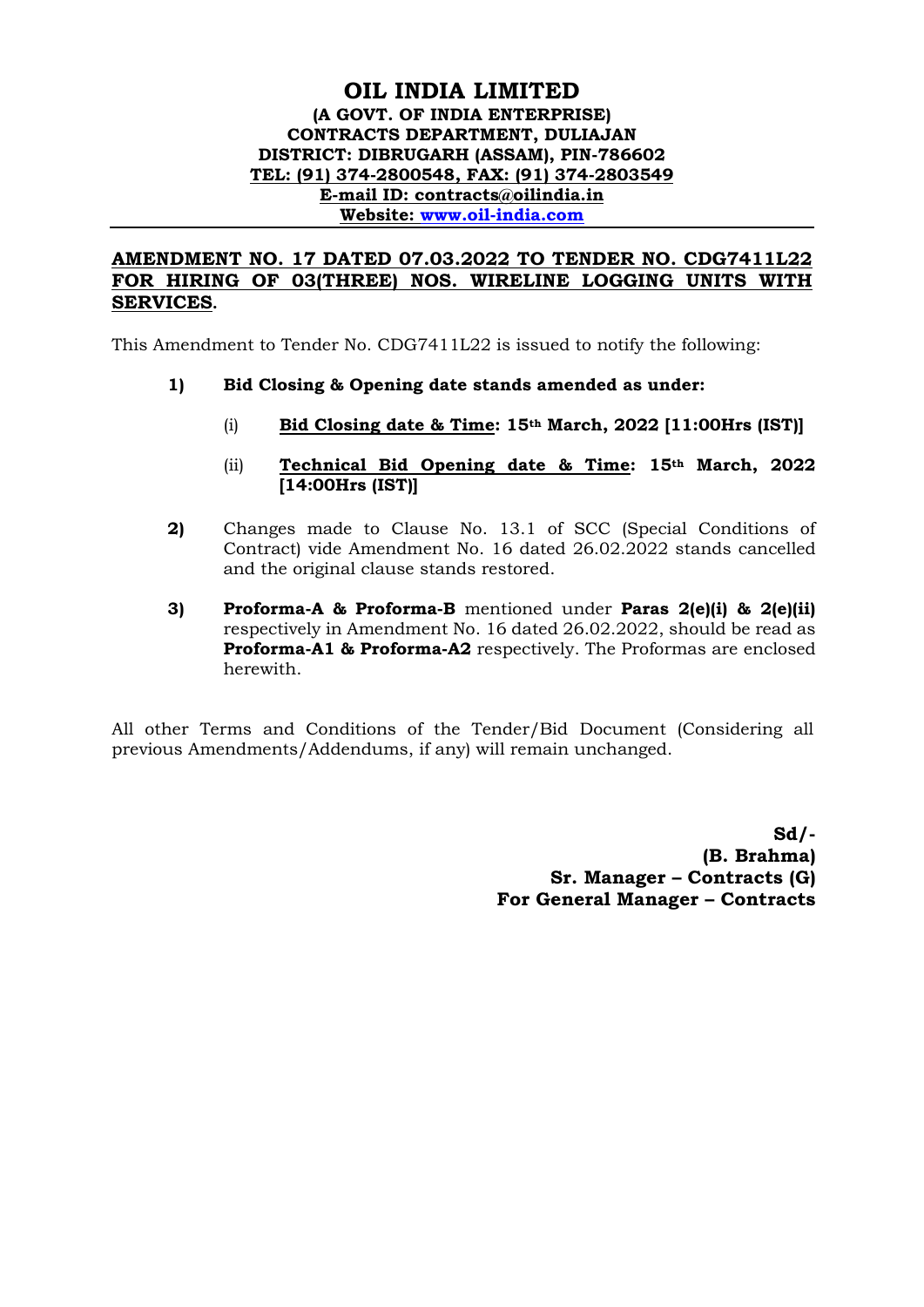## **List of items to be imported (in connection with execution of the Contract) against which Customs Duty benefit is available as per Notification No. 02/2022-Customs dated 01.02.2022**

| SI.<br>No. | Item<br><b>Description</b> | Qty/Unit | Rate | <b>Total</b>          | Freight &<br><b>Insurance</b> | <b>CIF Value</b> | Port &<br>other<br>charge | <b>Landed Cost</b> | Is it re-<br>exportable?<br><b>YES or NO</b> | Year of<br>Mfg. | <b>HSN</b><br>Code | Rate of<br><b>Customs</b><br><b>Duty</b> |
|------------|----------------------------|----------|------|-----------------------|-------------------------------|------------------|---------------------------|--------------------|----------------------------------------------|-----------------|--------------------|------------------------------------------|
| A          | B                          | C        | D    | $E =$<br>$C \times D$ | F                             | $G =$<br>$F + E$ | H                         | $I = G+H$          | J                                            | Κ               | L                  | M                                        |
|            |                            |          |      |                       |                               |                  |                           |                    |                                              |                 |                    |                                          |
|            |                            |          |      |                       |                               |                  |                           |                    |                                              |                 |                    |                                          |
|            |                            |          |      |                       |                               |                  |                           |                    |                                              |                 |                    |                                          |
|            |                            |          |      |                       |                               |                  |                           |                    |                                              |                 |                    |                                          |
|            |                            |          |      |                       |                               |                  |                           |                    |                                              |                 |                    |                                          |
|            |                            |          |      |                       |                               |                  |                           |                    |                                              |                 |                    |                                          |
|            |                            |          |      |                       |                               |                  |                           |                    |                                              |                 |                    |                                          |

**(1) The items which are not of consumable in nature and required to be re-exported outside India after completion of the Contract should be indicated as "YES" in column "J".**

**(2) The items, which are of consumable in nature should be indicated as "NO" in column "J".**

**(3) For estimation of applicable customs duty, the bidders are required to indicate customs tariff code (i.e. HSN Code) of each item in column "L".**

**Authorised Person's Signature: \_\_\_\_\_\_\_\_\_\_\_\_\_\_\_\_\_ Name: \_\_\_\_\_\_\_\_\_\_\_\_\_\_\_\_\_\_\_\_\_\_\_\_\_\_\_\_\_\_\_**

Seal of the Bidder: